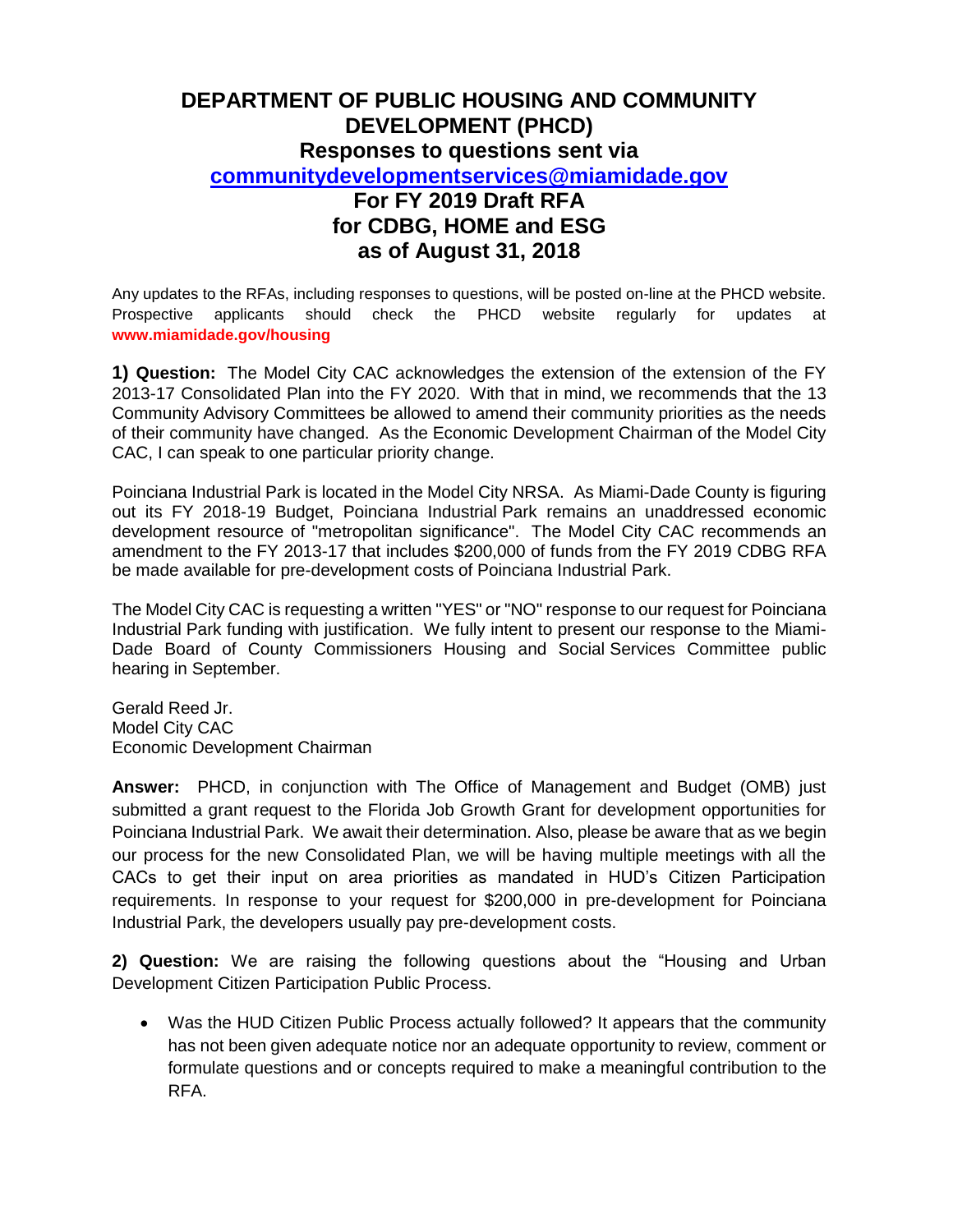- Was the HUD Citizen Participation Public Process actually followed? It appears that the community has not been given adequate notice nor an adequate opportunity to review, comment or formulate questions and or concepts required to make a meaningful contribution to the RFA.
- Before the final version of this RFA draft is released, it seems only reasonable that the following questions be addressed fully and directly.

**Answer:** The Citizen Participation Plan does not specifically identify the RFA as part of the process. However, PHCD included a public comment period for the draft RFA to give the community additional input in the process. PHCD did the following to ensure that the community would be informed: a) An e-mail blast was sent on August 22, 2018 to over three hundred (300) persons on PHCD's Contact List which includes past and present applicants and developers; b) The expected release date was advertised in The Miami Herald and Diario de Las Americas the week of August 20, 2018 and; c) Staff attended Community Advisory Committee (CAC) meetings and informed all attendees of the upcoming RFA; d) the draft was also posted on the PHCD's website.

**3) Question:** What was the formal participation process use during the creation of this RFA draft?

**Answe**r: See answer above. The community also could download the draft RFA from the PHDC website and make comments during the public comment period which ended August 29, 2018.

**4) Question:** What public notice was provided to the general public about the RFA Public Process?

**Answer:** PHCD did the following to ensure that the community would be informed: a) An email blast was sent on August 22, 2018 to over three hundred (300) persons on PHCD's Contact List which includes past and present applicants and developers; b) The expected release date was advertised in The Miami Herald and Diario de Las Americas the week of August 20, 2018 c) Staff attended Community Advisory Committee (CAC) meetings and informed all attendees of the upcoming RFA; d) the draft was also posted on the PHCD website.

**5) Question:** What exactly is the Miami-Dade County "Citizen Participation - Public Process Consolidated Plan" as per "24 CFR-91.105-Citizen Participation Plan; Local Governments"? **Answer:** The Citizen Participation Plan is required by HUD and Public Law 100-242. It outlines the inclusion of a public input process for maximum citizen participation in the development of the Five Year Consolidated Plan, Annual Action Plans, the CAPER and Substantial Amendments inclusive of strategies employed by Miami-Dade County. PHCD's Citizen Participation Plan can be downloaded from our website for your review in answer to this question ([https://www.miamidade.gov/housing/library/reports/2013-proposed-plans/fy2013-2017](https://www.miamidade.gov/housing/library/reports/2013-proposed-plans/fy2013-2017-phcd-consolidated-plan.pdf) [phcd-consolidated-plan.pdf\)](https://www.miamidade.gov/housing/library/reports/2013-proposed-plans/fy2013-2017-phcd-consolidated-plan.pdf).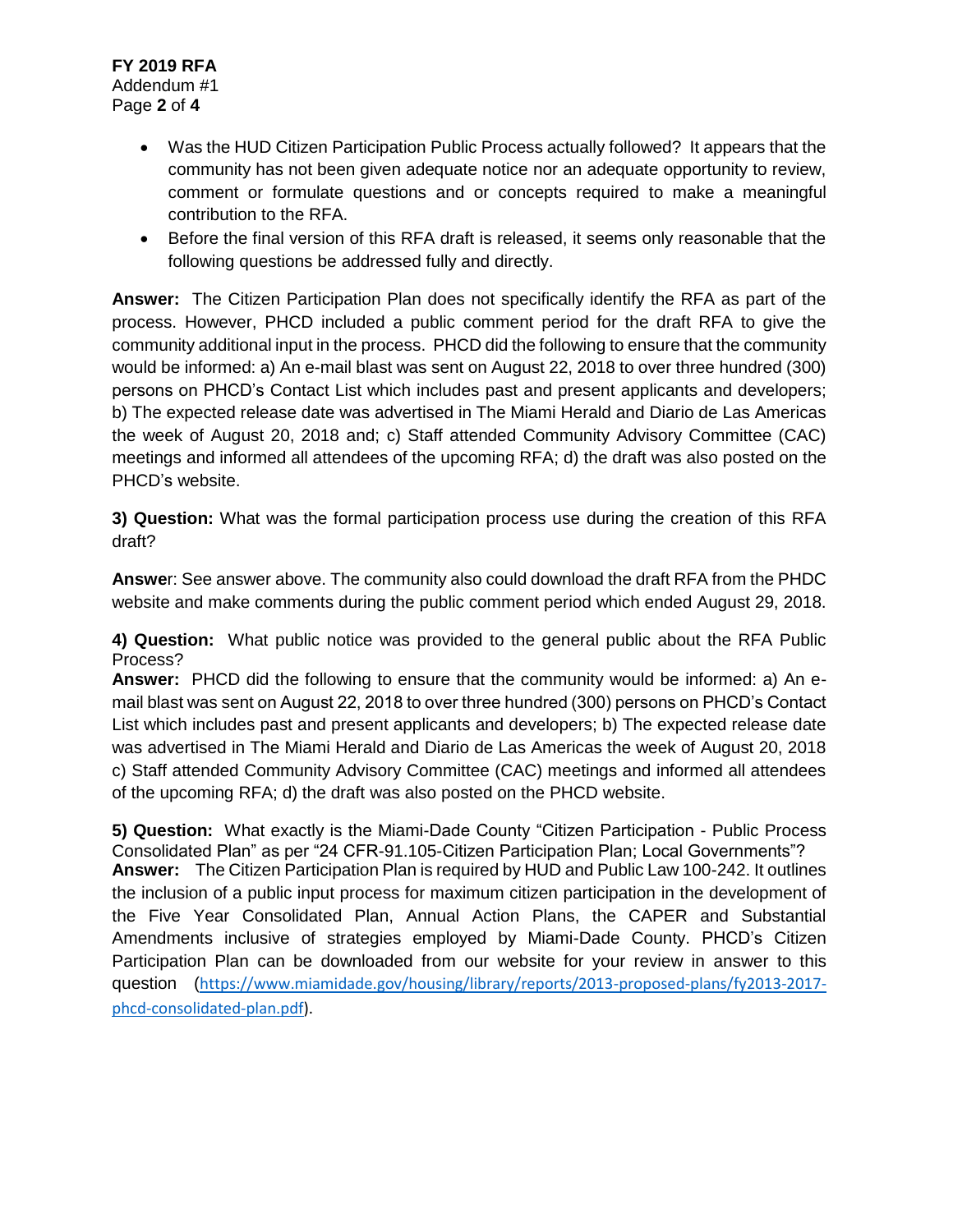Addendum #1 Page **3** of **4**

**6) Question:** Was the Miami-Dade County "Citizen Participation - Public Process Consolidated Plan" as per "24 CFR-91.105-Citizen Participation Plan; Local Governments" plan followed? **Answer:** Yes.

**7) Question:** Who was contacted for a formal response to this RFA?

**Answer:** Over 300 persons on PHCD's RFA and Developer Contact List, Community Advisory Committee members, and readers of the Miami Herald, Diario de Las Americas and PHCD website.

**8) Question:** How was that formal contact made?

**Answer:** Public advertisement, website downloads, e-mail blasts and PHCD staff contact.

**9) Question:** How were those that were contacted selected for participation? **Answer:** PHCD upgraded on contact methodology by providing a link for those interested in registering to be part of PHCD's contact list ([https://miamidadecountycommunitydevelopment.wufoo.com/forms/r1353l2v14kpxgq/\)](https://miamidadecountycommunitydevelopment.wufoo.com/forms/r1353l2v14kpxgq/). Those 300 persons who registered were contacted. In addition, those individuals or entities that did not register, but were on previous PHCD contact lists were also notified.

**10) Question:** Who made the decision to selectively choose participants for response to this draft, rather than inclusively invite the public via advertisement, public notice, and public meetings?

**Answer:** PHCD did not selectively chose participants for responses to this draft. We advertised in local newspapers and placed the document on PHCD's website.

**11) Question:** Why was a decision made to selectively choose participants for response to this draft, rather than inclusively invite the public via advertisement, public notice, and public meetings?

**Answer:** Notice was done via local newspapers, e-mail blasts and posted on the website.

**12) Question:** When was the selective contact mailing made to the hand-picked participants of the invite to comment on this draft?

**Answer:** There was no selective contact mailing. The electronic contact list is made up of present and former applicants, developers, and anyone from the general public who asked to be included in PHCD's contact lists.

**13) Question:** With all the various stipulations relating to the eligibility requirements and instructions for application, why is the due date for the final submission so close to the release date?

**Answer:** The proposed release date of Friday, August 31, 2018 was the anticipated release date for the final RFA. PHCD will send out another website download notice when the final RFA is released. Please check<http://www.miamimdade.gov/housing> on a regular basis for any updates. If you are referring to the final date of August 29, 2018 for comments on the draft book, that date was adequate for PHCD to solicit comments.

**14) Question:** Can the due date be extended for an additional 60 days? This would provide time for small businesses to adequately respond to the proposal application.